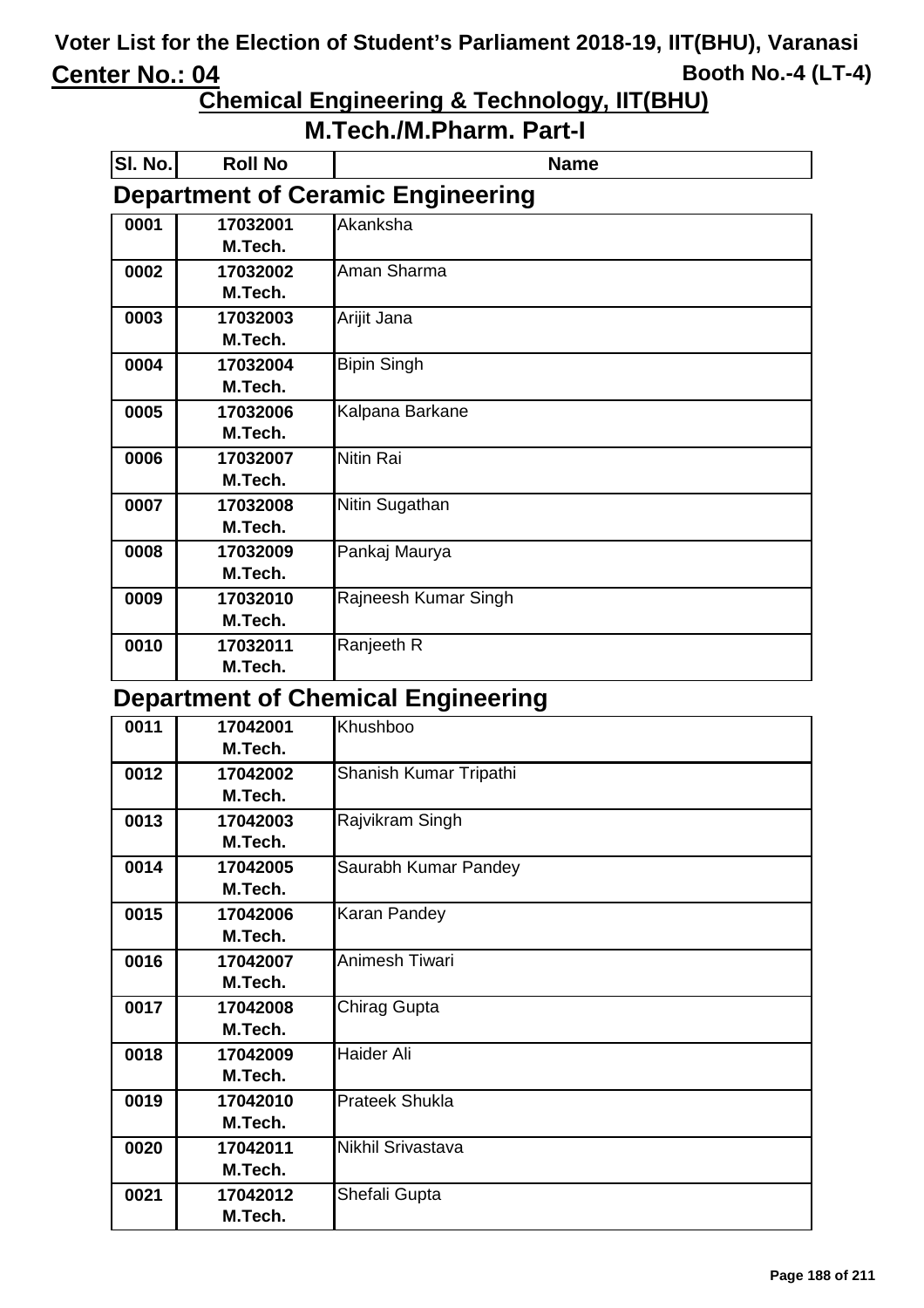**Chemical Engineering & Technology, IIT(BHU)**

| SI. No. | <b>Roll No</b>      | <b>Name</b>                               |
|---------|---------------------|-------------------------------------------|
|         |                     | <b>Department of Chemical Engineering</b> |
| 0022    | 17042013            | <b>Udit Choudhary</b>                     |
|         | M.Tech.             |                                           |
| 0023    | 17042014            | Aman Kumar Kesari                         |
|         | M.Tech.             |                                           |
| 0024    | 17042015            | Shreya Chowdhury                          |
|         | M.Tech.             |                                           |
| 0025    | 17042016<br>M.Tech. | Binita Joshi                              |
| 0026    | 17042017            | Neha Shukla                               |
|         | M.Tech.             |                                           |
| 0027    | 17042018            | Shridipta Das                             |
|         | M.Tech.             |                                           |
| 0028    | 17042019            | Nimesh Srivastav                          |
|         | M.Tech.             |                                           |
| 0029    | 17042021            | Alok Kumar Singh                          |
|         | M.Tech.             |                                           |
| 0030    | 17042022            | Anupam Srivastav                          |
|         | M.Tech.             |                                           |
| 0031    | 17042023            | Sumit Gupta                               |
|         | M.Tech.             |                                           |
| 0032    | 17042025            | <b>Thanmayee Shastry</b>                  |
|         | M.Tech.<br>17042026 |                                           |
| 0033    | M.Tech.             | Parmanand Maurya                          |
| 0034    | 17042027            | Pankaj Kumar                              |
|         | M.Tech.             |                                           |
| 0035    | 17042028            | Veeresh Verma                             |
|         | M.Tech.             |                                           |
| 0036    | 17042029            | Manish Kumar                              |
|         | M.Tech.             |                                           |
| 0037    | 17042031            | Ravi Saini                                |
|         | M.Tech.             |                                           |
| 0038    | 17042032            | Ashutosh Yadav                            |
|         | M.Tech.             |                                           |
| 0039    | 17042033            | Ravi Kumar                                |
|         | M.Tech.             |                                           |
| 0040    | 17042034<br>M.Tech. | Abhishek Kumar                            |
| 0041    | 17042035            | Anand Chourasia                           |
|         | M.Tech.             |                                           |
| 0042    | 17042036            | Avan Kumar                                |
|         | M.Tech.             |                                           |
| 0043    | 17042037            | Taufique Akbar                            |
|         | M.Tech.             |                                           |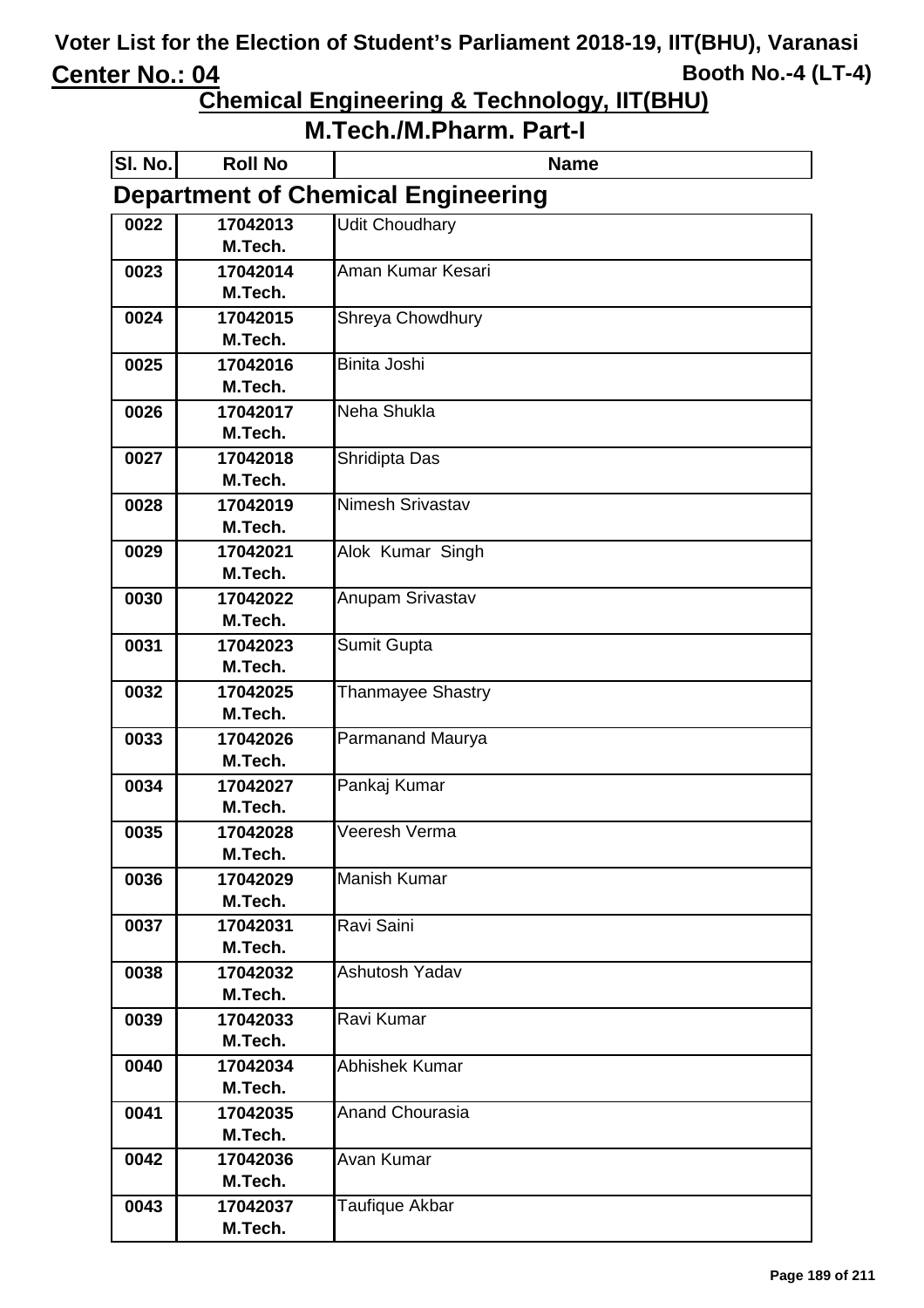**Chemical Engineering & Technology, IIT(BHU)**

| <b>M.Tech./M.Pharm. Part-I</b> |  |  |
|--------------------------------|--|--|
|--------------------------------|--|--|

| SI. No. | <b>Roll No</b> | <b>Name</b>                               |
|---------|----------------|-------------------------------------------|
|         |                | <b>Department of Chemical Engineering</b> |
| 0044    | 17042038       | Pawan Kumar                               |
|         | M.Tech.        |                                           |
| 0045    | 17042039       | Shubham Singh                             |
|         | M.Tech.        |                                           |
| 0046    | 17042040       | <b>Amit Kumar Gomey</b>                   |
|         | M.Tech.        |                                           |
| 0047    | 17042041       | Ritendra Kumar                            |
|         | M.Tech.        |                                           |
| 0048    | 17042042       | Anuja Singh                               |
|         | M.Tech.        |                                           |
| 0049    | 17042043       | <b>Neetu Singh</b>                        |
|         | M.Tech.        |                                           |
| 0050    | 17042044       | <b>Abhishek Anand</b>                     |
|         | M.Tech.        |                                           |
| 0051    | 17042045       | Sunanda P Meena                           |
|         | M.Tech.        |                                           |
| 0052    | 17042046       | Devendra Kumar Gond                       |
|         | M.Tech.        |                                           |
| 0053    | 17042047       | Dechen Angmo                              |
|         | M.Tech.        |                                           |
| 0054    | 17042048       | Santosh Kumar Singh                       |
|         | M.Tech.        |                                           |

#### **Department of Civil Engineering**

| 0055 | 17062001 | Abhinav Raghuvanshi   |
|------|----------|-----------------------|
|      | M.Tech.  |                       |
| 0056 | 17062002 | Amit Kumar            |
|      | M.Tech.  |                       |
| 0057 | 17062003 | Amit Kumar            |
|      | M.Tech.  |                       |
| 0058 | 17062004 | Amit Kumar Saxena     |
|      | M.Tech.  |                       |
| 0059 | 17062005 | Anand Bhartiya        |
|      | M.Tech.  |                       |
| 0060 | 17062006 | Animesh Mishra        |
|      | M.Tech.  |                       |
| 0061 | 17062007 | Ankur Gupta           |
|      | M.Tech.  |                       |
| 0062 | 17062008 | Anuj Kumar            |
|      | M.Tech.  |                       |
| 0063 | 17062009 | Apoorva Jeevan        |
|      | M.Tech.  |                       |
| 0064 | 17062010 | Ashok Kumar Bijarniya |
|      | M.Tech.  |                       |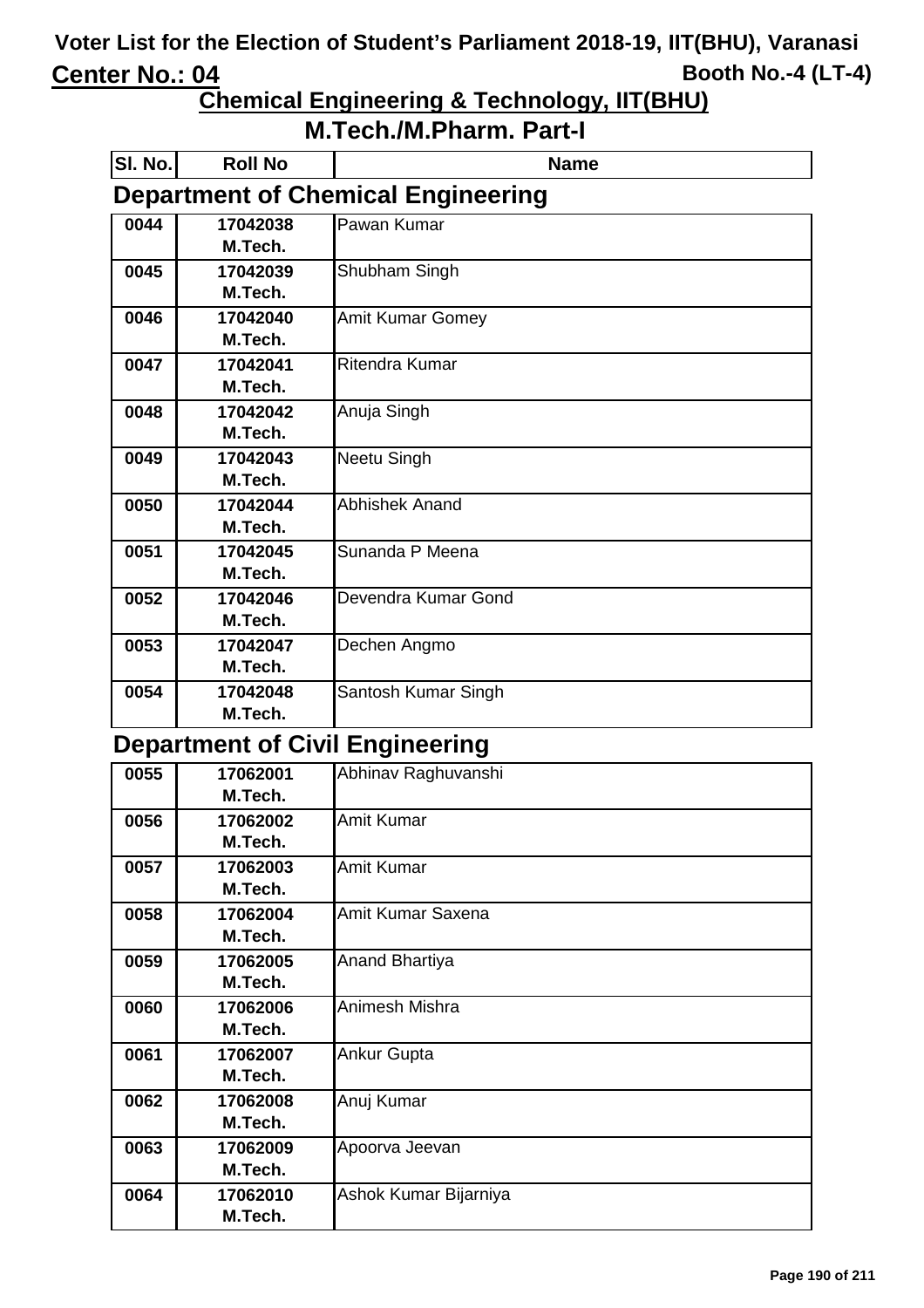**Chemical Engineering & Technology, IIT(BHU)**

| SI. No. | <b>Roll No</b>      | <b>Name</b>                            |
|---------|---------------------|----------------------------------------|
|         |                     | <b>Department of Civil Engineering</b> |
| 0065    | 17062011            | Deepak Kumar                           |
|         | M.Tech.             |                                        |
| 0066    | 17062012<br>M.Tech. | Deepak Sagar                           |
| 0067    | 17062013            | Divakar Bhaskar                        |
|         | M.Tech.             |                                        |
| 0068    | 17062015            | Girajesh Kumar                         |
|         | M.Tech.             |                                        |
| 0069    | 17062017            | <b>Manish Singh</b>                    |
|         | M.Tech.             |                                        |
| 0070    | 17062018            | Manish Verma                           |
|         | M.Tech.             |                                        |
| 0071    | 17062020<br>M.Tech. | Mohak Pant                             |
| 0072    | 17062021            | <b>Monish Ather</b>                    |
|         | M.Tech.             |                                        |
| 0073    | 17062023            | Naveen Kumar Gupta                     |
|         | M.Tech.             |                                        |
| 0074    | 17062024            | Pankaj Singh Rawat                     |
|         | M.Tech.             |                                        |
| 0075    | 17062025            | Pawan Kumar                            |
|         | M.Tech.             |                                        |
| 0076    | 17062026            | <b>Prateek Kumar</b>                   |
| 0077    | M.Tech.<br>17062027 | Praveen Kumar Bharti                   |
|         | M.Tech.             |                                        |
| 0078    | 17062028            | Priyanka Kumari                        |
|         | M.Tech.             |                                        |
| 0079    | 17062029            | Rahul Kumar Yadav                      |
|         | M.Tech.             |                                        |
| 0080    | 17062030            | Rahul Ranjan                           |
|         | M.Tech.             |                                        |
| 0081    | 17062031<br>M.Tech. | Raj Anand                              |
| 0082    | 17062032            | Rajan Tiwari                           |
|         | M.Tech.             |                                        |
| 0083    | 17062033            | Ravi Maurya                            |
|         | M.Tech.             |                                        |
| 0084    | 17062035            | Rohit Kushwaha                         |
|         | M.Tech.             |                                        |
| 0085    | 17062036            | Sachin Kumar Gupta                     |
|         | M.Tech.             |                                        |
| 0086    | 17062037            | Sai Vineeth Sure                       |
|         | M.Tech.             |                                        |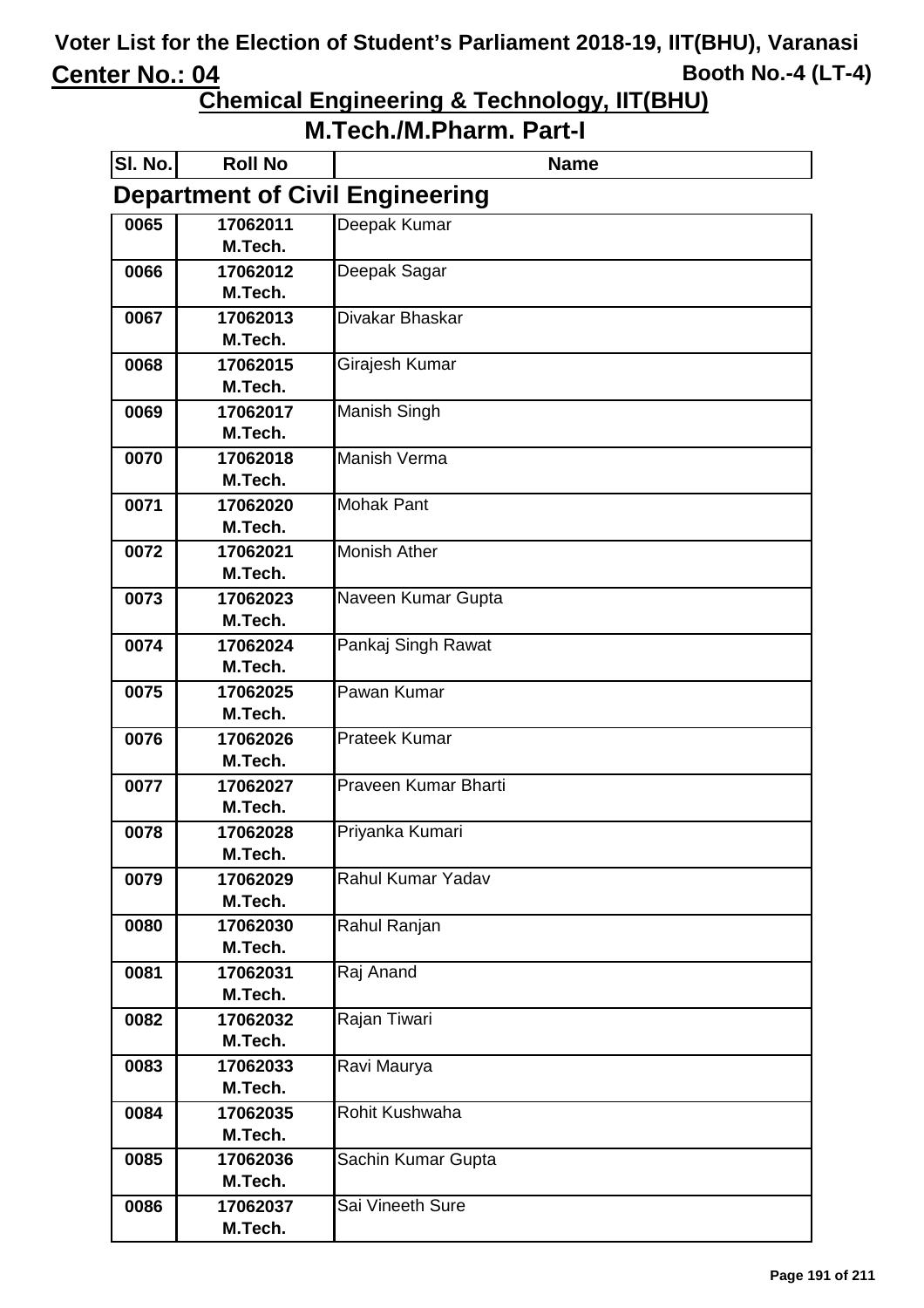**Chemical Engineering & Technology, IIT(BHU)**

### **M.Tech./M.Pharm. Part-I**

| SI. No. | <b>Roll No</b> | <b>Name</b>                            |
|---------|----------------|----------------------------------------|
|         |                | <b>Department of Civil Engineering</b> |
| 0087    | 17062038       | Saksham Jain                           |
|         | M.Tech.        |                                        |
| 0088    | 17062039       | Saneepa Kumari                         |
|         | M.Tech.        |                                        |
| 0089    | 17062040       | Sarthak Chaudhary                      |
|         | M.Tech.        |                                        |
| 0090    | 17062042       | Satyam Kumar Gond                      |
|         | M.Tech.        |                                        |
| 0091    | 17062044       | Shilpa Singh                           |
|         | M.Tech.        |                                        |
| 0092    | 17062045       | Shubham Mishra                         |
|         | M.Tech.        |                                        |
| 0093    | 17062047       | Sonu Jareda                            |
|         | M.Tech.        |                                        |
| 0094    | 17062052       | <b>Utkarsh Chandel</b>                 |
|         | M.Tech.        |                                        |
| 0095    | 17062053       | Vijeet Shivappa                        |
|         | M.Tech.        |                                        |
| 0096    | 17062055       | Yash Mishra                            |
|         | M.Tech.        |                                        |
| 0097    | 17062056       | Yogesh Kumar Sharma                    |
|         | M.Tech.        |                                        |
| 0098    | 17062057       | Kumar Rishabh Gupta                    |
|         | M.Tech.        |                                        |

### **Department of Electrical Engineering**

| 0099 | 17082001 | <b>Chetan Anand Mishra</b> |
|------|----------|----------------------------|
|      | M.Tech.  |                            |
| 0100 | 17082003 | Shubham Tyagi              |
|      | M.Tech.  |                            |
| 0101 | 17082005 | Aditya Kumar               |
|      | M.Tech.  |                            |
| 0102 | 17082006 | Tannistha Malakar          |
|      | M.Tech.  |                            |
| 0103 | 17082007 | Navneet Pandey             |
|      | M.Tech.  |                            |
| 0104 | 17082009 | <b>Girish Kumhar</b>       |
|      | M.Tech.  |                            |
| 0105 | 17082010 | Asif Jamal                 |
|      | M.Tech.  |                            |
| 0106 | 17082011 | Lalit Kumar Singh          |
|      | M.Tech.  |                            |
| 0107 | 17082012 | Naveen Ekka                |
|      | M.Tech.  |                            |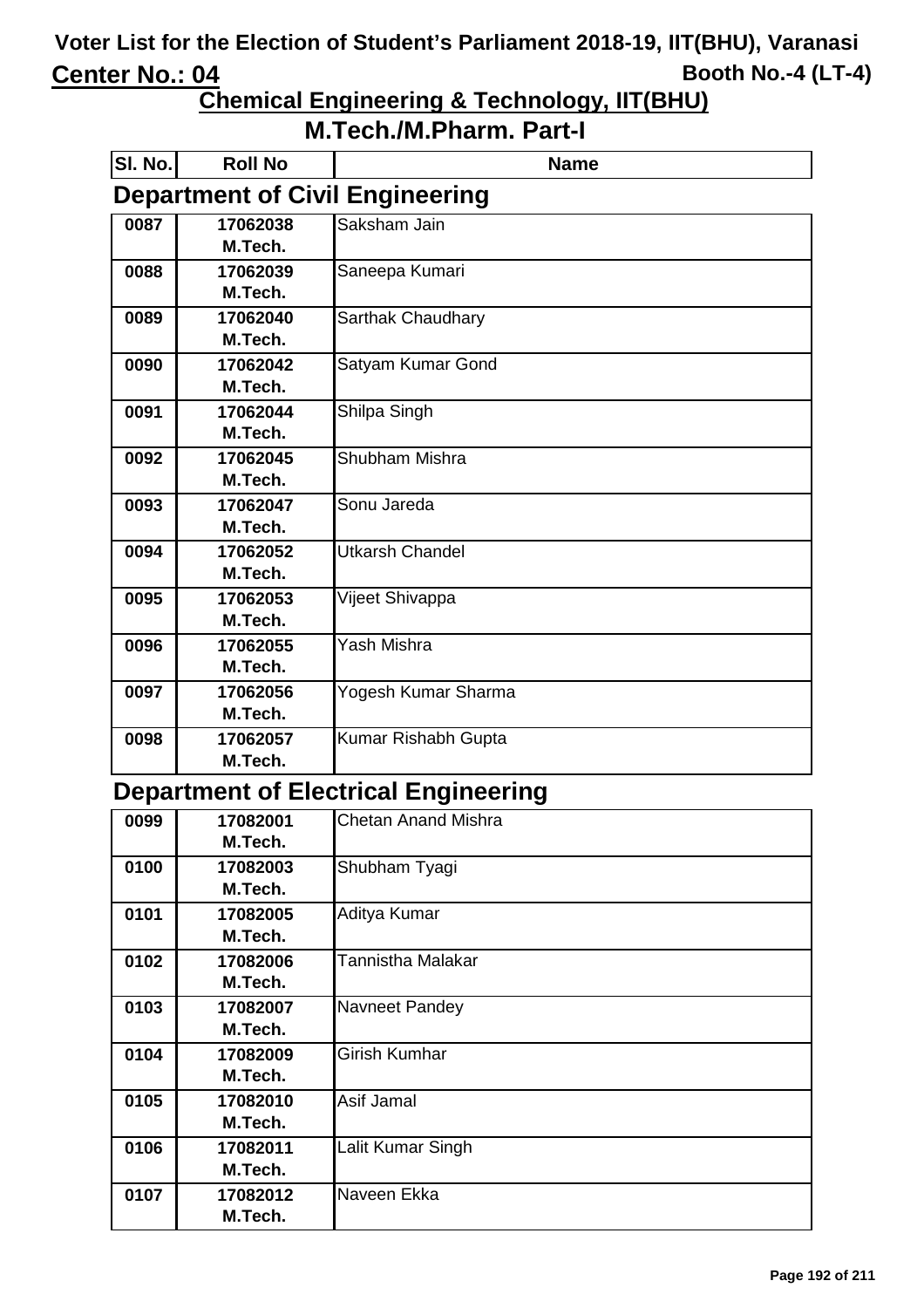**Chemical Engineering & Technology, IIT(BHU)**

**M.Tech./M.Pharm. Part-I**

| SI. No. | <b>Roll No</b>      | <b>Name</b>                                  |
|---------|---------------------|----------------------------------------------|
|         |                     | <b>Department of Electrical Engineering</b>  |
| 0108    | 17082105            | <b>Neel Mishra</b>                           |
|         | M.Tech.             |                                              |
| 0109    | 17082107            | Manish Kumar Yadav                           |
|         | M.Tech.             |                                              |
| 0110    | 17082108            | Ved Prakash Yadav                            |
|         | M.Tech.             |                                              |
| 0111    | 17082109            | <b>Ankit Gupta</b>                           |
|         | M.Tech.             |                                              |
| 0112    | 17082110<br>M.Tech. | Chandan Kumar Behera                         |
|         |                     |                                              |
| 0113    | 17082112<br>M.Tech. | Pankaj Kumar                                 |
| 0114    | 17082113            | <b>Pravin Kumar</b>                          |
|         | M.Tech.             |                                              |
| 0115    | 17082202            | Divya Mishra                                 |
|         | M.Tech.             |                                              |
| 0116    | 17082203            | Amrendra Kumar Singh                         |
|         | M.Tech.             |                                              |
| 0117    | 17082204            | Rajat Tewari                                 |
|         | M.Tech.             |                                              |
| 0118    | 17082206            | Sourav Kundu                                 |
|         | M.Tech.             |                                              |
| 0119    | 17082210            | Sumit Sinha                                  |
|         | M.Tech.             |                                              |
| 0120    | 17082211            | Shambhu Kumar                                |
|         | M.Tech.             |                                              |
| 0121    | 17082213            | Ranjit Kumar Meena                           |
|         | M.Tech.             |                                              |
| 0122    | 17082214            | Sandeep Saurabh                              |
|         | M.Tech.             |                                              |
| 0123    | 17082215            | <b>Prateek Srivastava</b>                    |
|         | M.Tech.             |                                              |
| 0124    | 17182403            | Husen Ilyasbhai Devani                       |
|         | M.Tech.             |                                              |
| 0125    | 17182404<br>M.Tech. | Sandeep Kumar Yadav                          |
| 0126    | 17182405            | Srichandra Sahoo                             |
|         | M.Tech.             |                                              |
| 0127    | 17182406            | Abhilasha Kumar                              |
|         | M.Tech.             |                                              |
|         |                     |                                              |
|         |                     | <b>Department of Electronics Engineering</b> |
| 0128    | 17092001            | Ayesha Singh                                 |

**M.Tech.**

**Page 193 of 211**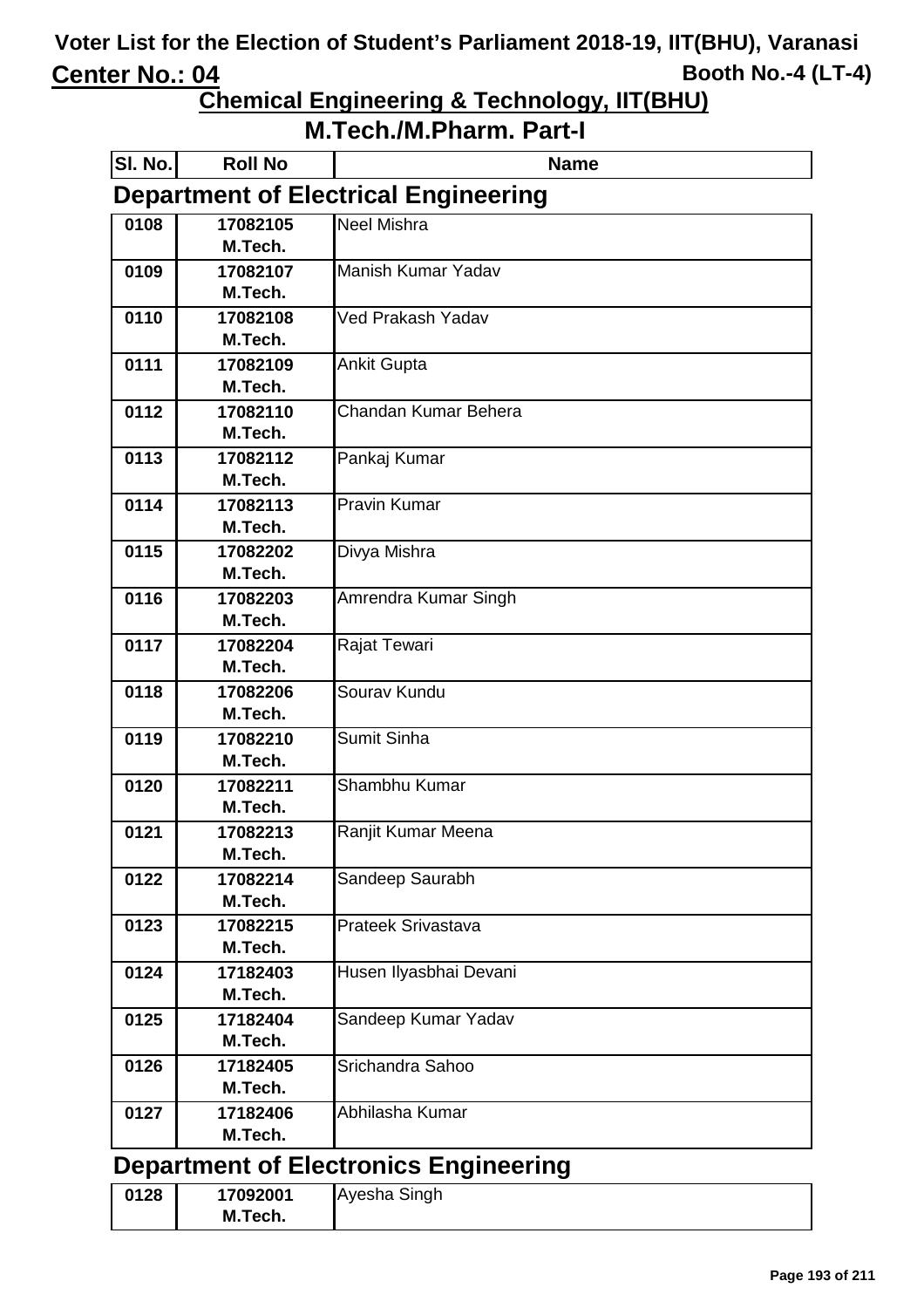**Chemical Engineering & Technology, IIT(BHU)**

| SI. No. | <b>Roll No</b>      | <b>Name</b>                                  |
|---------|---------------------|----------------------------------------------|
|         |                     | <b>Department of Electronics Engineering</b> |
| 0129    | 17092002            | Hardas Agrawal                               |
|         | M.Tech.             |                                              |
| 0130    | 17092003            | Akansha Sarda                                |
|         | M.Tech.             |                                              |
| 0131    | 17092007            | <b>Vivek Kunal</b>                           |
| 0132    | M.Tech.<br>17092009 |                                              |
|         | M.Tech.             | Kuldeep Saroj                                |
| 0133    | 17092010            | Ravi Kumar                                   |
|         | M.Tech.             |                                              |
| 0134    | 17092011            | Deeksha Chauhan                              |
|         | M.Tech.             |                                              |
| 0135    | 17092013            | <b>Atul Tiwari</b>                           |
|         | M.Tech.             |                                              |
| 0136    | 17092014            | Prateek Soni                                 |
|         | M.Tech.             |                                              |
| 0137    | 17092015            | <b>Bipin Chandra Yadav</b>                   |
|         | M.Tech.             |                                              |
| 0138    | 17092016            | Nitish Chandra                               |
|         | M.Tech.             |                                              |
| 0139    | 17092017            | <b>Vishal Kumar</b>                          |
|         | M.Tech.             |                                              |
| 0140    | 17092018            | Kanojiya Mangesh Radheshyam                  |
|         | M.Tech.             |                                              |
| 0141    | 17092019            | <b>Prashant Gaur</b>                         |
|         | M.Tech.             |                                              |
| 0142    | 17092020<br>M.Tech. | <b>Prerit Dewan</b>                          |
| 0143    | 17092021            | Saurabh Srivastava                           |
|         | M.Tech.             |                                              |
| 0144    | 17092022            | Aditya Kumar Agrawal                         |
|         | M.Tech.             |                                              |
| 0145    | 17092023            | Vimalesh Chaurasiya                          |
|         | M.Tech.             |                                              |
| 0146    | 17092024            | Abhinav Kumar                                |
|         | M.Tech.             |                                              |
| 0147    | 17092025            | Navin Bhaskar                                |
|         | M.Tech.             |                                              |
| 0148    | 17092027            | Saurabh Kumar Sharma                         |
|         | M.Tech.             |                                              |
| 0149    | 17092028            | Aman                                         |
|         | M.Tech.             |                                              |
| 0150    | 17092029            | Robindu Samanta                              |
|         | M.Tech.             |                                              |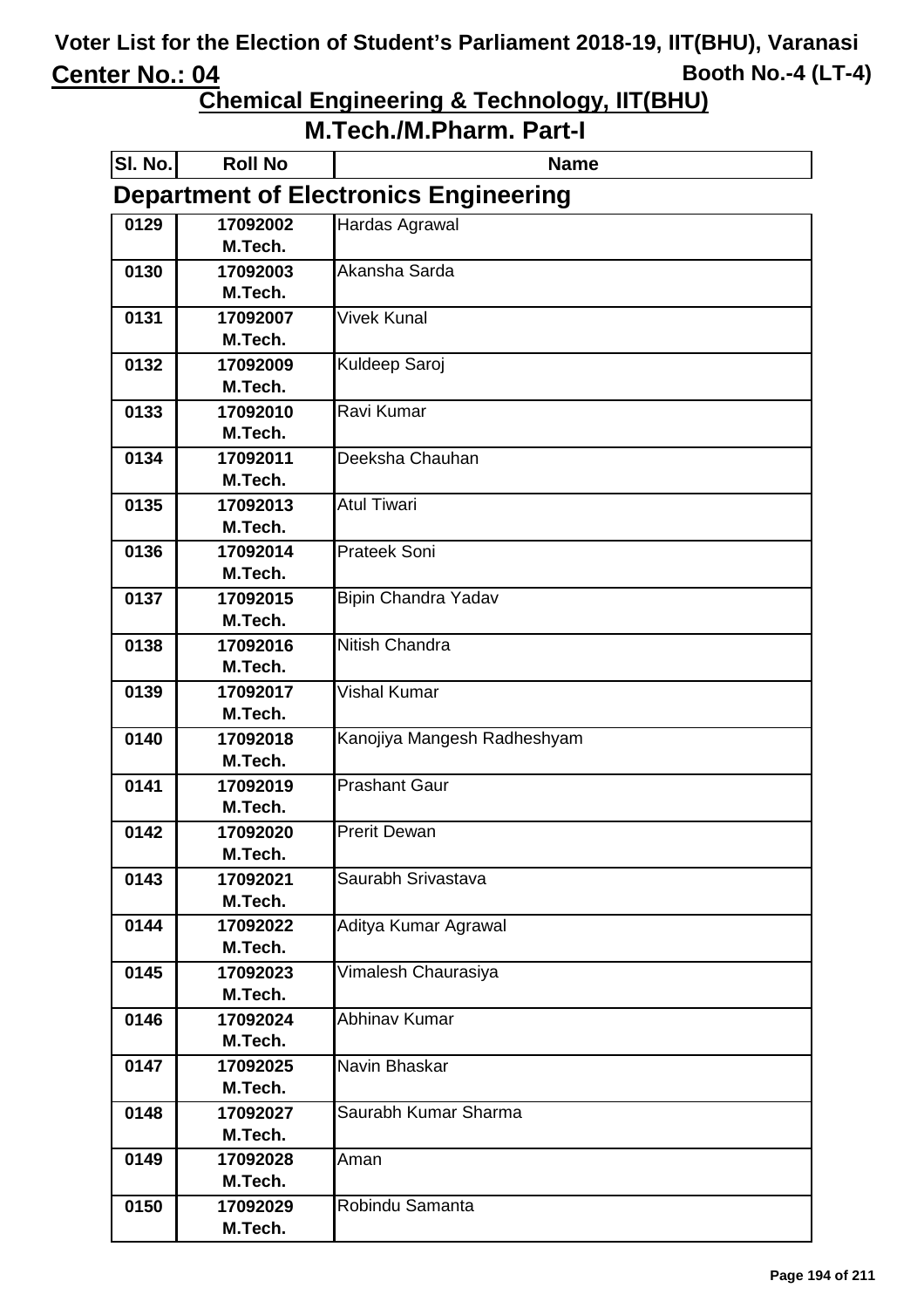### **Chemical Engineering & Technology, IIT(BHU)**

### **M.Tech./M.Pharm. Part-I**

| SI. No. | <b>Roll No</b> | <b>Name</b>                                  |
|---------|----------------|----------------------------------------------|
|         |                | <b>Department of Electronics Engineering</b> |
| 0151    | 17092030       | Smriti Rai                                   |
|         | M.Tech.        |                                              |
| 0152    | 17092031       | Ayush Seth                                   |
|         | M.Tech.        |                                              |
| 0153    | 17092032       | <b>Akshay Garg</b>                           |
|         | M.Tech.        |                                              |
| 0154    | 17092033       | Diksha Sharma                                |
|         | M.Tech.        |                                              |
| 0155    | 17092034       | <b>Pranav Pratik</b>                         |
|         | M.Tech.        |                                              |
| 0156    | 17092035       | Dinesh Kumar Jangid                          |
|         | M.Tech.        |                                              |
| 0157    | 17092036       | Priyatesh Jain                               |
|         | M.Tech.        |                                              |
| 0158    | 17092037       | Shivani Chandra                              |
|         | M.Tech.        |                                              |
| 0159    | 17092038       | Abhishek Kumar                               |
|         | M.Tech.        |                                              |
| 0160    | 17092039       | Dhirendra Kumar                              |
|         | M.Tech.        |                                              |
| 0161    | 17092040       | Bhoopendra Kumar Kushwaha                    |
|         | M.Tech.        |                                              |

#### **Department of Mechanical Engineering**

| 0162 | 17102002 | <b>Anil Choudhary</b> |
|------|----------|-----------------------|
|      | M.Tech.  |                       |
| 0163 | 17102003 | Dinesh Kumar Sharma   |
|      | M.Tech.  |                       |
| 0164 | 17102004 | Gourav Khanna         |
|      | M.Tech.  |                       |
| 0165 | 17102005 | Gaurav Sharma         |
|      | M.Tech.  |                       |
| 0166 | 17102006 | Gauray Srivastava     |
|      | M.Tech.  |                       |
| 0167 | 17102007 | Himanshu Kumar Singh  |
|      | M.Tech.  |                       |
| 0168 | 17102008 | Rajveersingh          |
|      | M.Tech.  |                       |
| 0169 | 17132002 | Amit Kumar Verma      |
|      | M.Tech.  |                       |
| 0170 | 17132004 | Gulshan Verma         |
|      | M.Tech.  |                       |
| 0171 | 17132005 | Abhay Kumar Singh     |
|      | M.Tech.  |                       |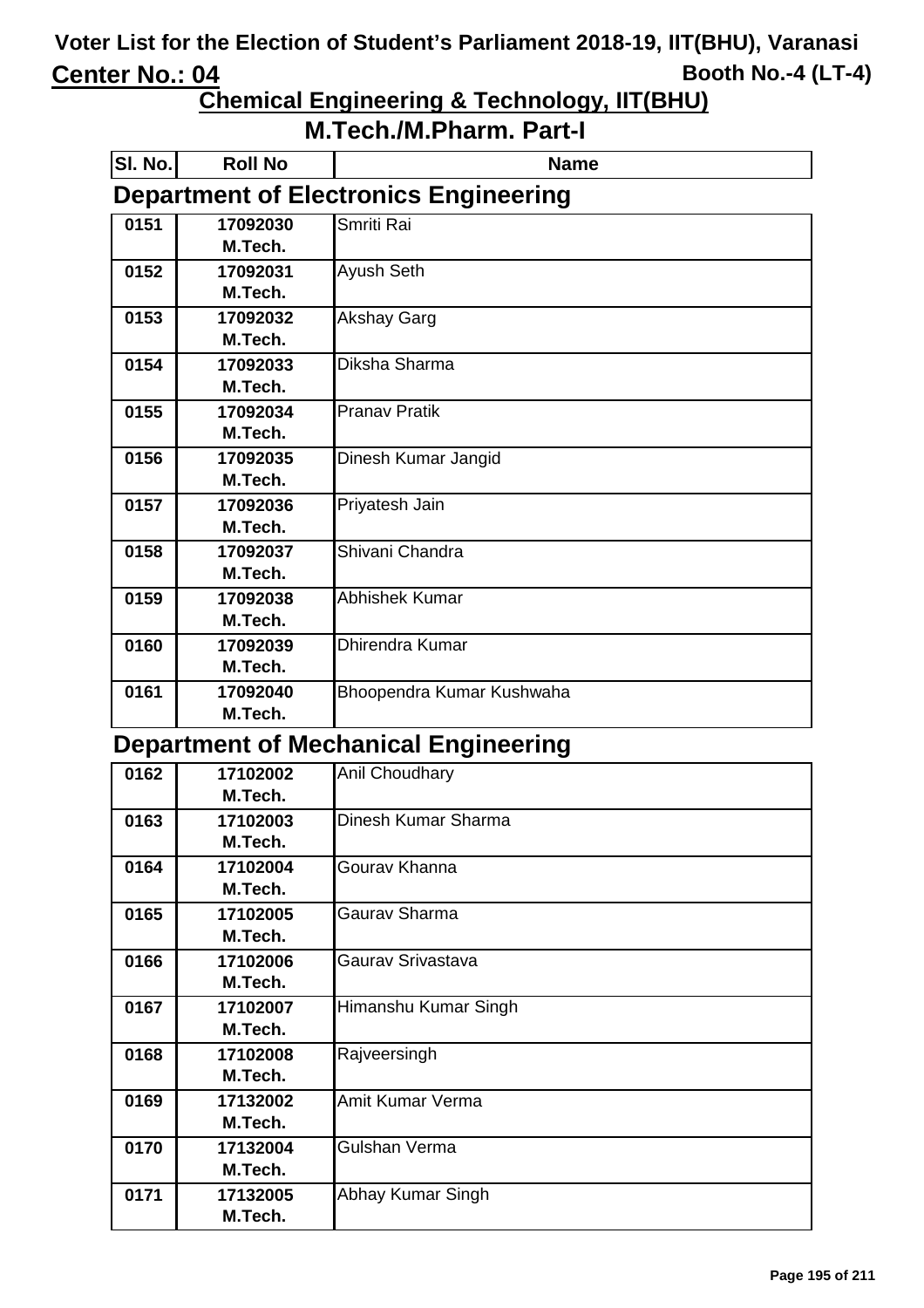**Chemical Engineering & Technology, IIT(BHU)**

| SI. No.                                     | <b>Roll No</b>      | <b>Name</b>                 |
|---------------------------------------------|---------------------|-----------------------------|
| <b>Department of Mechanical Engineering</b> |                     |                             |
| 0172                                        | 17132006            | Rahul Sonkar                |
|                                             | M.Tech.             |                             |
| 0173                                        | 17132007            | Gaurav Barman               |
|                                             | M.Tech.             |                             |
| 0174                                        | 17132008            | Rupesh Kumar                |
|                                             | M.Tech.<br>17132012 | Subhash Yadav               |
| 0175                                        | M.Tech.             |                             |
| 0176                                        | 17132014            | Vikash Kumar Jha            |
|                                             | M.Tech.             |                             |
| 0177                                        | 17132016            | Abhay Kumar Singh           |
|                                             | M.Tech.             |                             |
| 0178                                        | 17132017            | Ankit Singh                 |
|                                             | M.Tech.             |                             |
| 0179                                        | 17132019            | <b>Ashok Kumar Gond</b>     |
|                                             | M.Tech.             |                             |
| 0180                                        | 17132021            | Deependra Singh             |
|                                             | M.Tech.             |                             |
| 0181                                        | 17132024            | Nishtha Agarwal             |
|                                             | M.Tech.             |                             |
| 0182                                        | 17132025            | <b>Rohit Kumar</b>          |
|                                             | M.Tech.             |                             |
| 0183                                        | 17132026            | Sagar Singhal               |
|                                             | M.Tech.             |                             |
| 0184                                        | 17132027<br>M.Tech. | Sagar Srivastava            |
| 0185                                        | 17132029            | Pradeep Kumar               |
|                                             | M.Tech.             |                             |
| 0186                                        | 17132031            | Sudhakar Shukla             |
|                                             | M.Tech.             |                             |
| 0187                                        | 17132032            | Ankur Tripathi              |
|                                             | M.Tech.             |                             |
| 0188                                        | 17132033            | Abhishek Mishra             |
|                                             | M.Tech.             |                             |
| 0189                                        | 17132034            | <b>Akhilesh Kumar Patel</b> |
|                                             | M.Tech.             |                             |
| 0190                                        | 17132036            | Ankit                       |
|                                             | M.Tech.             |                             |
| 0191                                        | 17132037            | <b>Ankit Malik</b>          |
|                                             | M.Tech.             |                             |
| 0192                                        | 17132038<br>M.Tech. | Dheeraj Kumar               |
| 0193                                        | 17132041            | Manoj Kumar Agrahari        |
|                                             | M.Tech.             |                             |
|                                             |                     |                             |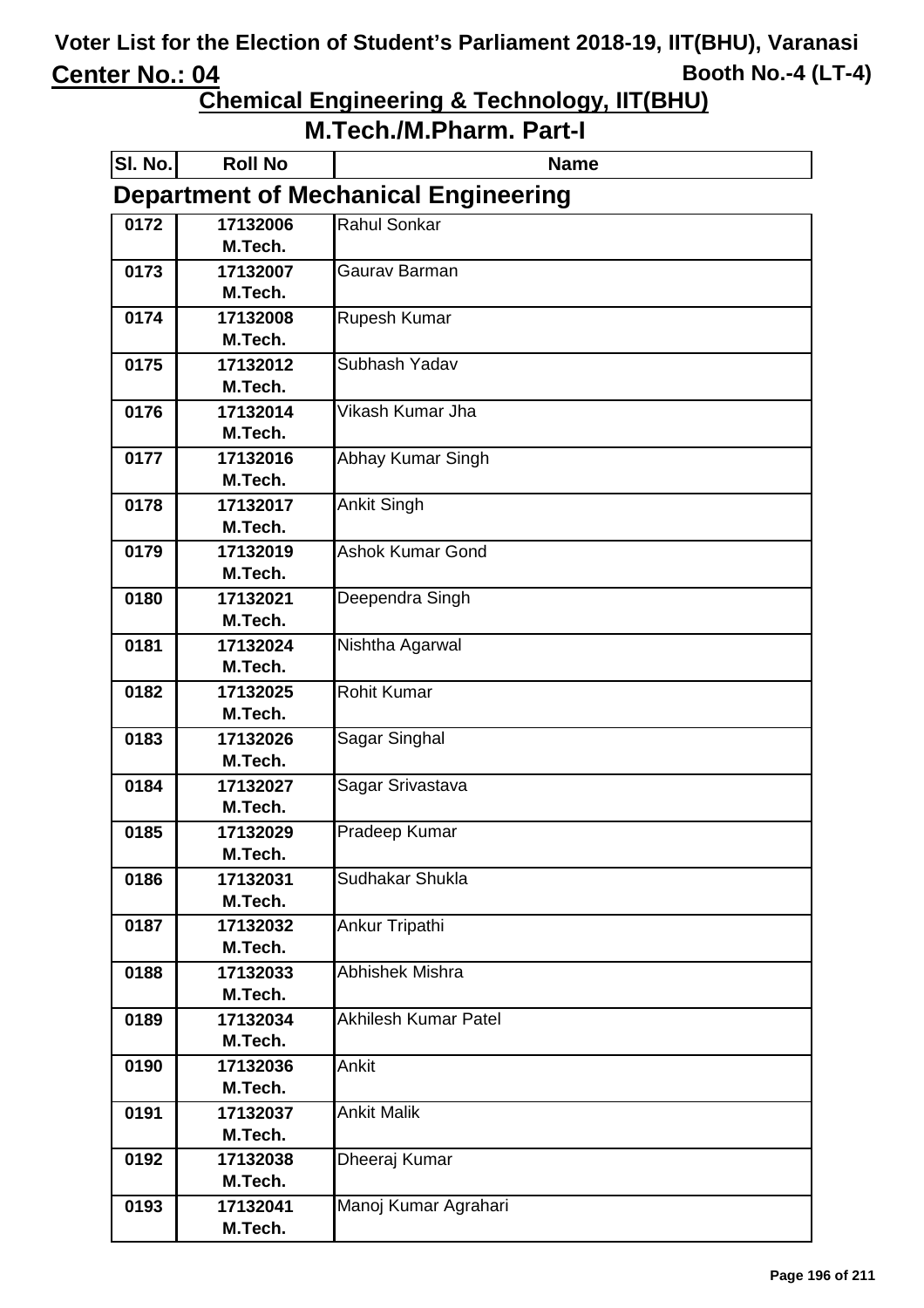**Chemical Engineering & Technology, IIT(BHU)**

| SI. No.                                     | <b>Roll No</b>      | <b>Name</b>                                   |
|---------------------------------------------|---------------------|-----------------------------------------------|
| <b>Department of Mechanical Engineering</b> |                     |                                               |
| 0194                                        | 17132047            | Anil Kumar Chaudhary                          |
|                                             | M.Tech.             |                                               |
|                                             |                     | <b>Department of Metallurical Engineering</b> |
| 0195                                        | 17142002            | Amit Kumar Gupta                              |
|                                             | M.Tech.             |                                               |
| 0196                                        | 17142003            | <b>Biswajit Mishra</b>                        |
|                                             | M.Tech.             |                                               |
| 0197                                        | 17142004            | Bongu Durga Prasad                            |
|                                             | M.Tech.             |                                               |
| 0198                                        | 17142005            | Dharmendra Kumar Yadav                        |
|                                             | M.Tech.             |                                               |
| 0199                                        | 17142007            | Dinesh Kumar Dewangan                         |
|                                             | M.Tech.             |                                               |
| 0200                                        | 17142008<br>M.Tech. | <b>Eluka Nikhil</b>                           |
|                                             |                     | <b>Hemant Kumar Nama</b>                      |
| 0201                                        | 17142009<br>M.Tech. |                                               |
| 0202                                        | 17142011            | <b>Ishu Yadav</b>                             |
|                                             | M.Tech.             |                                               |
| 0203                                        | 17142012            | Madhavi Pediredla                             |
|                                             | M.Tech.             |                                               |
| 0204                                        | 17142013            | Priyatosh Pradhan                             |
|                                             | M.Tech.             |                                               |
| 0205                                        | 17142014            | Rahul Kumar Patra                             |
|                                             | M.Tech.             |                                               |
| 0206                                        | 17142015            | Rohit Jha                                     |
|                                             | M.Tech.             |                                               |
| 0207                                        | 17142017            | Shashi Prakash Yadav                          |
|                                             | M.Tech.             |                                               |
| 0208                                        | 17142018            | Subhakar M                                    |
|                                             | M.Tech.             |                                               |
| 0209                                        | 17142019            | Suvransu Bag                                  |
|                                             | M.Tech.             |                                               |
| 0210                                        | 17142020            | Vaddadhi Abhimanyu                            |
|                                             | M.Tech.             |                                               |
| 0211                                        | 17142021            | Vikrant Singh                                 |
|                                             | M.Tech.             |                                               |
| 0212                                        | 17142022            | Vishnumahanthy Mohan                          |
|                                             | M.Tech.             |                                               |
| <b>Department of Mining Engineering</b>     |                     |                                               |

| 0213 | 17152001 | Sonu Kumar      |
|------|----------|-----------------|
|      | M.Tech.  |                 |
| 0214 | 17152003 | Mekala Abhilash |
|      | M.Tech.  |                 |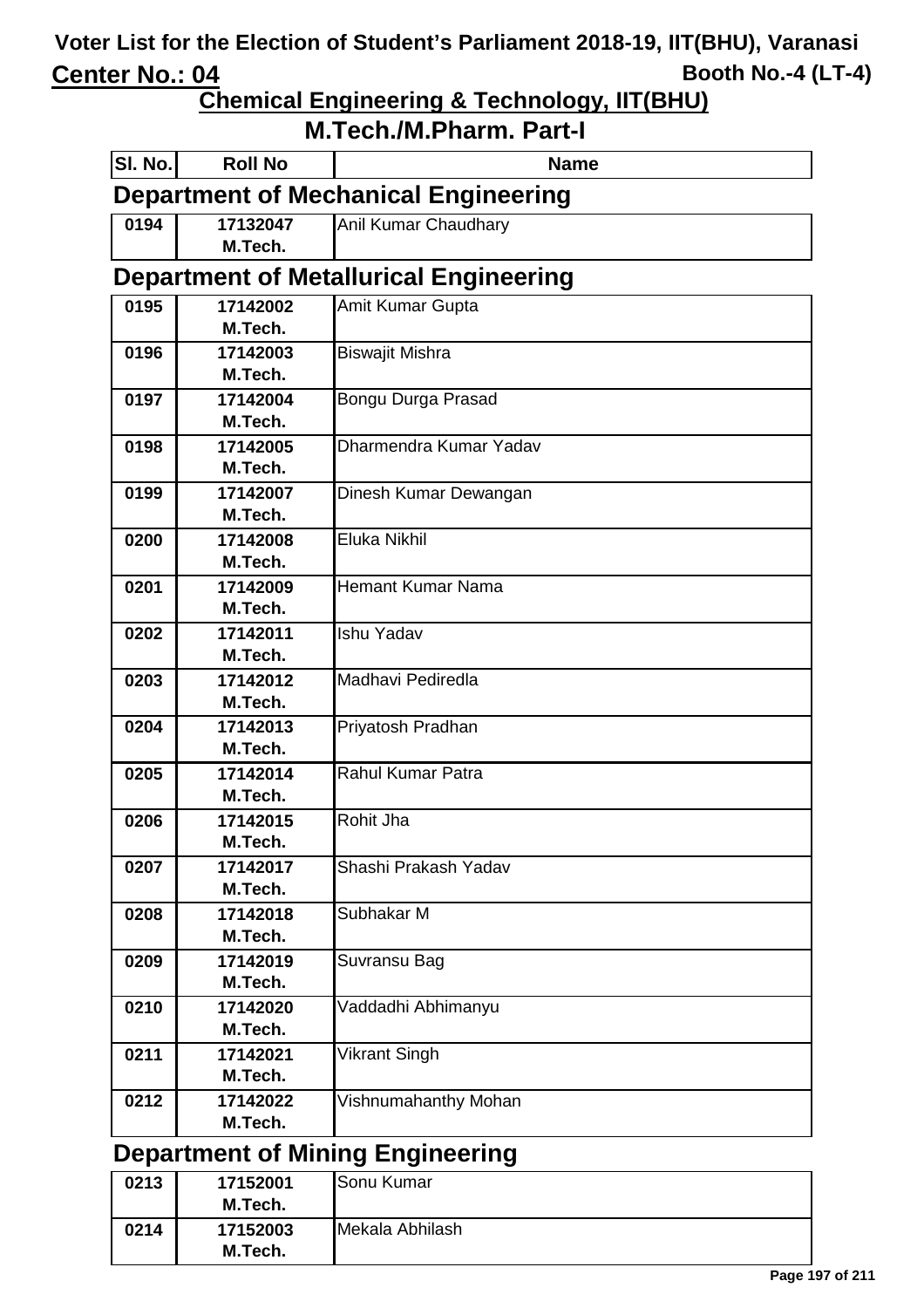**Chemical Engineering & Technology, IIT(BHU)**

**M.Tech./M.Pharm. Part-I**

| <b>SI. No.</b> | <b>Roll No</b>      | <b>Name</b>                                           |
|----------------|---------------------|-------------------------------------------------------|
|                |                     | <b>Department of Mining Engineering</b>               |
| 0215           | 17152004            | Samarjeet Kumar                                       |
|                | M.Tech.             |                                                       |
| 0216           | 17152005            | Arra Kumar                                            |
|                | M.Tech.             |                                                       |
| 0217           | 17152007            | <b>Amit Rathor</b>                                    |
|                | M.Tech.             |                                                       |
| 0218           | 17152008            | Dhananjay Kumar                                       |
|                | M.Tech.             |                                                       |
| 0219           | 17152009            | Chegonda Venkatesh                                    |
|                | M.Tech.             |                                                       |
| 0220           | 17152010            | <b>Mohd Rahib</b>                                     |
|                | M.Tech.             |                                                       |
| 0221           | 17152011            | Shubham Chaudhary                                     |
|                | M.Tech.             |                                                       |
| 0222           | 17152012            | <b>Gurram Dileep</b>                                  |
|                | M.Tech.             |                                                       |
| 0223           | 17152013            | Narendra Singh Dhaked                                 |
|                | M.Tech.             |                                                       |
| 0224           | 17152014            | Munipala Manohar                                      |
|                | M.Tech.             |                                                       |
| 0225           | 17152015            | Doma Sisindree                                        |
|                | M.Tech.             |                                                       |
| 0226           | 17152016<br>M.Tech. | Appani Ravikumar                                      |
|                |                     | Ammanabrolu Gurubrahmam                               |
| 0227           | 17152017<br>M.Tech. |                                                       |
| 0228           | 17152018            | Khane Jithendar Singh                                 |
|                | M.Tech.             |                                                       |
| 0229           | 17152019            | Karam Bindu Sagar                                     |
|                | M.Tech.             |                                                       |
| 0230           | 17152020            | Abhilash Chandrawat                                   |
|                | M.Tech.             |                                                       |
| 0231           | 17152021            | Gaurav Kumar Jha                                      |
|                | M.Tech.             |                                                       |
| 0232           | 17152022            | Pudari Harish                                         |
|                | M.Tech.             |                                                       |
| 0233           | 17152023            | Prudhvi Raju Gadepaka                                 |
|                | M.Tech.             |                                                       |
| 0234           | 17152024            | Devendra Kumar Lahre                                  |
|                | M.Tech.             |                                                       |
|                |                     | Department of Pharmaceutical Engineering and Technolo |
| 0235           | 17162001            | Abhishek Jha                                          |

**M.Pharm.**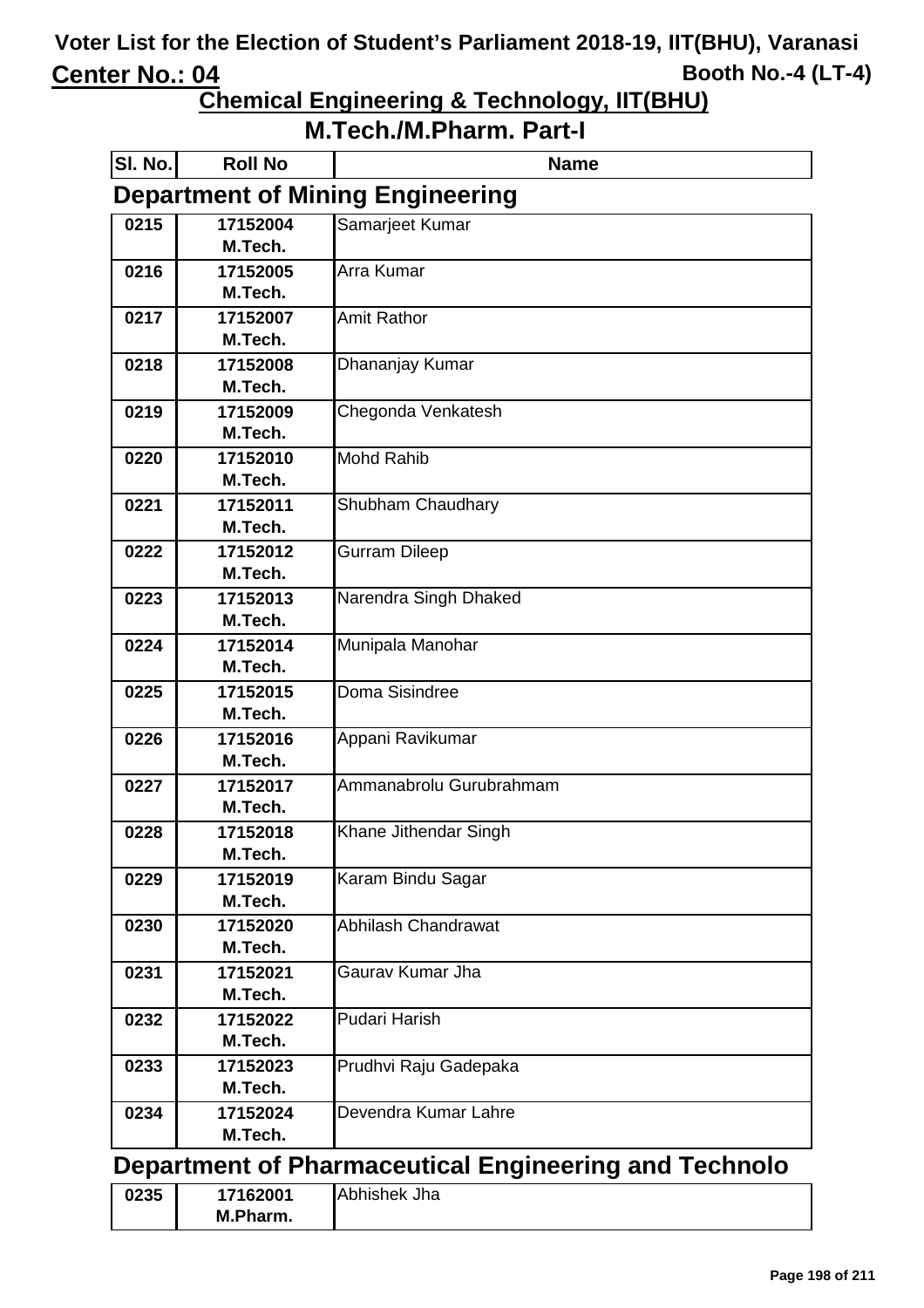**Chemical Engineering & Technology, IIT(BHU)**

| SI. No. | <b>Roll No</b>                                               | <b>Name</b>                       |  |
|---------|--------------------------------------------------------------|-----------------------------------|--|
|         | <b>Department of Pharmaceutical Engineering and Technolo</b> |                                   |  |
| 0236    | 17162002                                                     | <b>Adity Sharma</b>               |  |
|         | M.Pharm.                                                     |                                   |  |
| 0237    | 17162003                                                     | Ankita Sanjay Burande             |  |
|         | M.Pharm.                                                     |                                   |  |
| 0238    | 17162004                                                     | Apeksha Narendra Dahat            |  |
|         | M.Pharm.                                                     |                                   |  |
| 0239    | 17162005                                                     | Arpit Jain                        |  |
|         | M.Pharm.                                                     |                                   |  |
| 0240    | 17162006                                                     | <b>Bhupendra Sahu</b>             |  |
|         | M.Pharm.                                                     |                                   |  |
| 0241    | 17162007                                                     | Gangarapu Rajendra Prasad Reddy   |  |
|         | M.Pharm.                                                     |                                   |  |
| 0242    | 17162008                                                     | <b>Manish Ashok Khedkar</b>       |  |
|         | M.Pharm.                                                     |                                   |  |
| 0243    | 17162009                                                     | Neelesh Kori                      |  |
|         | M.Pharm.                                                     |                                   |  |
| 0244    | 17162010                                                     | Pawan Singh Gaurav                |  |
|         | M.Pharm.                                                     |                                   |  |
| 0245    | 17162011                                                     | <b>Avhad Ashok Nivrutti</b>       |  |
|         | M.Pharm.                                                     |                                   |  |
| 0246    | 17162012                                                     | Chinthala Sreenivas Praveen Kumar |  |
|         | M.Pharm.                                                     |                                   |  |
| 0247    | 17162013                                                     | Gore Pravin Gangaram              |  |
|         | M.Pharm.                                                     |                                   |  |
| 0248    | 17162014                                                     | Jagannadhula Harish               |  |
|         | M.Pharm.                                                     |                                   |  |
| 0249    | 17162015                                                     | Mahima Beohar                     |  |
|         | M.Pharm.                                                     |                                   |  |
| 0250    | 17162016                                                     | Meenu Yadav                       |  |
|         | M.Pharm.                                                     |                                   |  |
| 0251    | 17162017                                                     | Ravi Singh                        |  |
|         | M.Pharm.                                                     |                                   |  |
| 0252    | 17162018<br>M.Pharm.                                         | Salunke Prashant Ramrao           |  |
|         |                                                              | Samarth Dwivedi                   |  |
| 0253    | 17162019<br>M.Pharm.                                         |                                   |  |
|         | 17162020                                                     |                                   |  |
| 0254    | M.Pharm.                                                     | <b>Tanmay Saha</b>                |  |
| 0255    | 17162021                                                     | Anupam Raja                       |  |
|         | M.Pharm.                                                     |                                   |  |
| 0256    | 17162022                                                     | Arjun C                           |  |
|         | M.Pharm.                                                     |                                   |  |
| 0257    | 17162023                                                     | <b>Atul Kumar</b>                 |  |
|         | M.Pharm.                                                     |                                   |  |
|         |                                                              |                                   |  |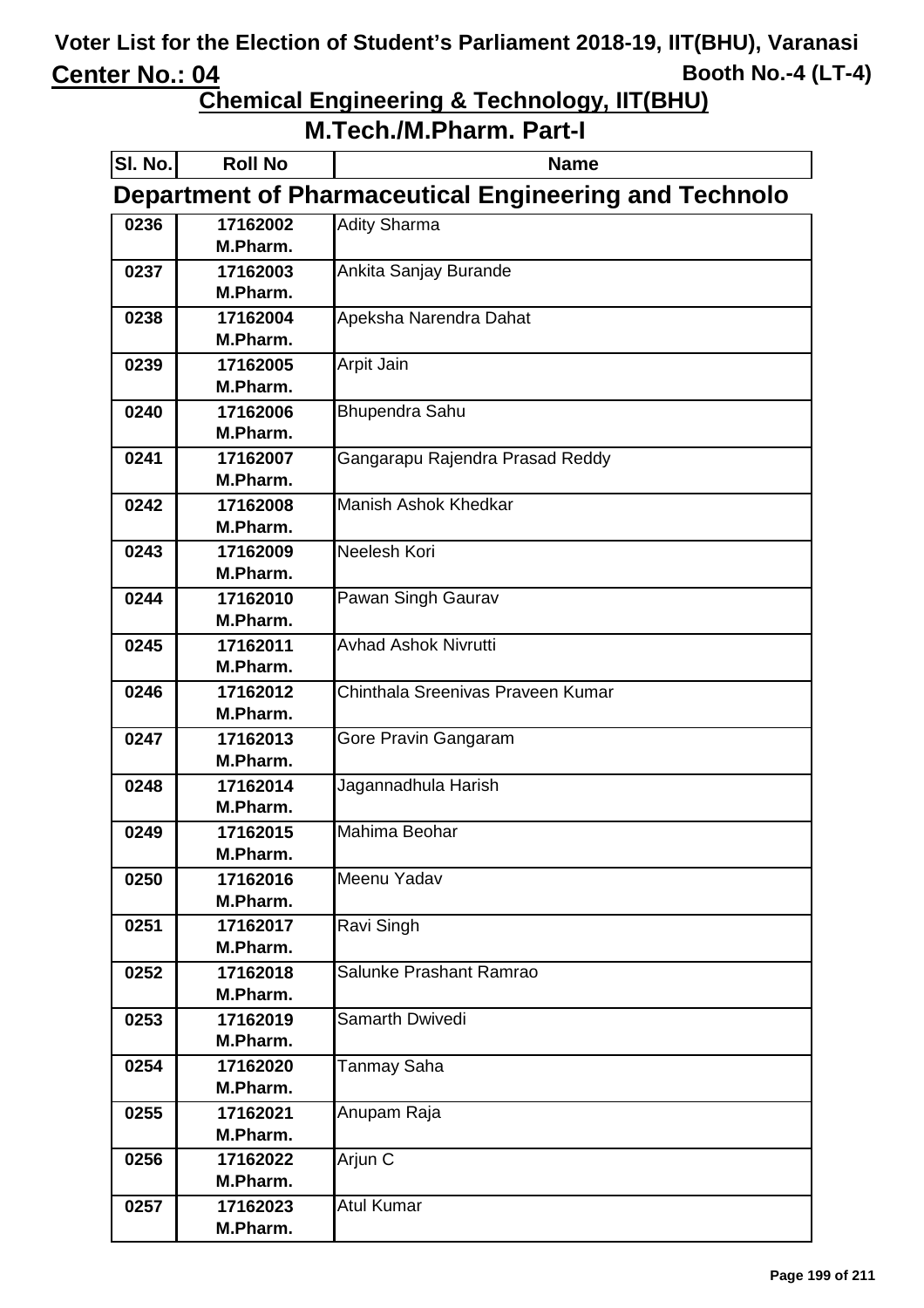## **Chemical Engineering & Technology, IIT(BHU)**

### **M.Tech./M.Pharm. Part-I**

| SI. No.                                                      | <b>Roll No</b> | <b>Name</b>                              |
|--------------------------------------------------------------|----------------|------------------------------------------|
| <b>Department of Pharmaceutical Engineering and Technolo</b> |                |                                          |
| 0258                                                         | 17162024       | Boolchandani Khushbu Prakash             |
|                                                              | M.Pharm.       |                                          |
| 0259                                                         | 17162025       | Deepak Kumar                             |
|                                                              | M.Pharm.       |                                          |
| 0260                                                         | 17162026       | Gajendra T A                             |
|                                                              | M.Pharm.       |                                          |
| 0261                                                         | 17162027       | Jai Dev                                  |
|                                                              | M.Pharm.       |                                          |
| 0262                                                         | 17162028       | Kamal Kumar Mishra                       |
|                                                              | M.Pharm.       |                                          |
| 0263                                                         | 17162029       | Satyam Sharma                            |
|                                                              | M.Pharm.       |                                          |
| 0264                                                         | 17162030       | Vudya Kapil Pranav                       |
|                                                              | M.Pharm.       |                                          |
| 0265                                                         | 17162031       | <b>Bikash Das</b>                        |
|                                                              | M.Pharm.       |                                          |
| 0266                                                         | 17162032       | Chethan H V                              |
|                                                              | M.Pharm.       |                                          |
|                                                              |                | <b>School of Biochemical Engineering</b> |
| 0267                                                         | 17012001       | Virendra Singh                           |
|                                                              | M.Tech.        |                                          |
| 0268                                                         | 17012002       | <b>Rahul Kumar</b>                       |
|                                                              | M.Tech.        |                                          |
| 0269                                                         | 17012003       | Ajay Kumar Namdeo                        |
|                                                              | M.Tech.        |                                          |
| 0270                                                         | 17012004       | Naveena Menpadi                          |
|                                                              | M.Tech.        |                                          |
| 0271                                                         | 17012005       | Shalja Verma                             |
|                                                              | M.Tech.        |                                          |
| 0272                                                         | 17012006       | Piyush Kumar                             |

|      | M.Tech.  |                       |
|------|----------|-----------------------|
| 0273 | 17012007 | Sumedha Shah          |
|      | M.Tech.  |                       |
| 0274 | 17012008 | <b>Vishal Singh</b>   |
|      | M.Tech.  |                       |
| 0275 | 17012009 | <b>Twinkle Biswas</b> |
|      | M.Tech.  |                       |

# **School of Biomedical Engineering**

| 0276 | 17022001 | Neeraj Sharma         |
|------|----------|-----------------------|
|      | M.Tech.  |                       |
| 0277 | 17022003 | <b>Mukesh Kumar</b>   |
|      | M.Tech.  |                       |
| 0278 | 17022004 | Anju Elizabeth Thomas |
|      | M.Tech.  |                       |